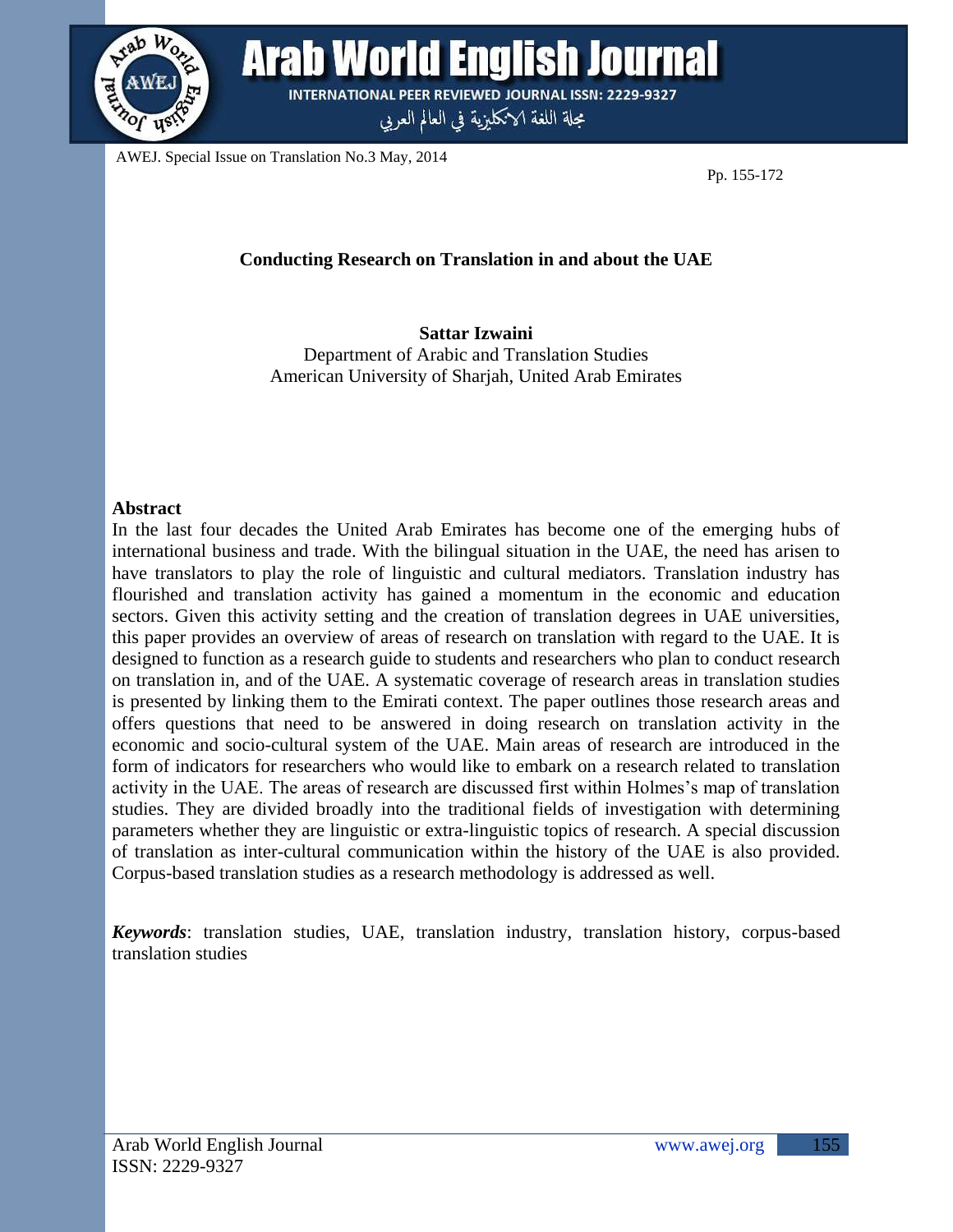# **Introduction**

Since the early 1970s, the United Arab Emirates (UAE) has developed in full tact in all fields. It has become one of the emerging hubs of international business and trade. The seven emirates are now business and cultural centers in the region. With the influx of wealth and thriving businesses, job opportunities have been created, attracting people from around the globe. The number of nationalities and languages is remarkably high. Although Arabic is the official language, English is also a language of business and everyday interaction. A considerable percentage of locals and expatriates are bilinguals.

With the bilingual situation in the UAE, the need has arisen along the process of development to have translators play the role of linguistic and cultural mediators. The translation industry has flourished and translation activity has gained momentum in the economic and education sectors. Talks and negotiations, documents, official regulations and announcements, and certificates, all have needed to be translated from and into Arabic.

Given this translation activity setting and the creation of translation degrees in UAE universities, this paper provides an overview of areas of research on translation with regard to the UAE. It is designed to function as a research guide for students and researchers who plan to conduct research on translation in and about the UAE, and it can also be used as a reference by senior BA students as well as MA and PhD students. The paper presents a systematic coverage of research areas in translation studies by linking them to the Emirati context. However, the coverage is by no means exhaustive.

The paper outlines those research areas and offers some questions that need to be answered in conducting research on translation activity in the economic and socio-cultural system of the UAE. Translation is taken here to cover interpreting as well. Main areas of research are introduced in the form of questions and indicators for researchers who would like to embark on research related to translation activity in the UAE. However, those areas are overlapping and can be investigated simultaneously in one research project because of the inherent relation between them depending on the topic chosen.

The areas of research are discussed first within Holmes' map of translation studies. They are divided broadly into the traditional fields of investigation with determining parameters whether they are linguistic or extra-linguistic topics of research. A special discussion of translation as inter-cultural communication within the history of the UAE is also provided. Corpus-based translation studies as a research methodology is addressed as well.

#### **Research Task and Position**

Research in general needs to be an addition to knowledge by answering questions, presenting new data, testing or refining hypothesis or methodology, or proposing new hypothesis or methodology (Williams & Chesterman, 2002, p. 2).

Data in many research areas in translation studies are crucial for the investigation of the topic and drawing conclusions. Data of translated texts can be relatively easy to obtain. Some research projects need to have data collected by surveys and questionnaires. However, it might prove to be difficult to obtain data from governmental and private organizations, especially data which is considered sensitive since they can be classified or subject to confidentiality rule such as court cases, doctor-patient dialogue, etc. Historical data can be scant, non-existent or require travelling around the country and abroad to obtain.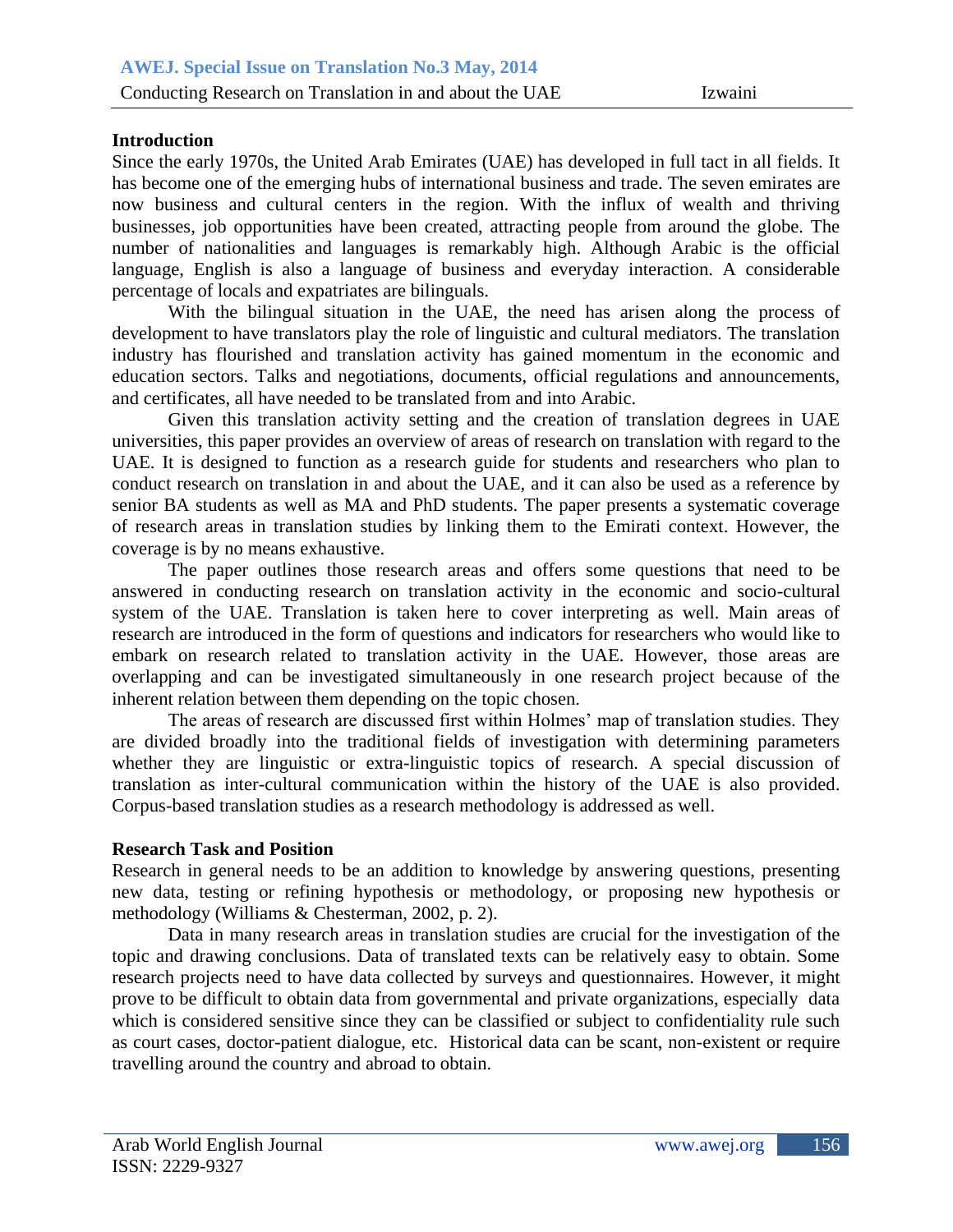While research questions are important to formulate the general framework of the project, a researcher has to read the literature to see if such a topic or question has been investigated within the same area or a different one. In this case, s/he needs to know what kind of methodology is used, what analysis is presented, and what findings are arrived at. It is also vital to check whether such a study is feasible or not and whether the data that is crucial for the research is obtainable or not. Reading the literature in general or in a certain area will also help in generating research ideas, formulating research questions or pointing out research areas by suggesting specific research questions or topics.

A researcher will also need to adopt a specific model or research methodology, make statements, predict what the outcomes can be, propose solutions, make recommendations, and/or suggest future research. Research models vary and can range from pure linguistic approaches to inter-cultural communication paradigm. One of the straightforward main stream analysis methods is the contrastive approach of ST and TT. This can encompass levels of linguistic realization such as lexical, grammatical, textual, pragmatic, stylistic etc. depending on the research model adopted in the study to see how efficient the translations is.

One important initial step in getting familiar with the literature is to start with the standard references in translation studies which can provide a solid foundation, as well as those works on different areas of research. Examples include Dictionary of Translation Studies (Shuttleworth & Cowie, 1997), Translation Studies Encyclopedia (Baker, 1998; Baker & Saldanha, 2009), The Translation Studies Reader (Venuti, 2000), A Companion to Translation Studies (Kuhiwczak & Littau, 2007), The Routledge Companion to Translation Studies (Munday, 2009), different volumes of Handbook of Translation Studies (Gambier and van Dorslaer, 2010-2014), The Oxford Handbook of Translation Studies (Malmkjaer & Windle, 2011), and The Routledge Handbook of Translation Studies (Millán & Bartrina, 2013). Books on conducting research and research guides such as Hatim (2001), Williams & Chesterman (2002) and Saldanha & O'Brien (2013) can be very helpful in getting familiar with different research areas, models and methodologies. Bibliographies, whether hard copy or online, can also be helpful in locating books, papers and reviews on different research areas or those relevant to the research in hand. One example is the online database BITRA (Bibliography of Interpreting and Translation).

A researcher has to ask themselves where exactly their research belongs within translation studies. A look at Holmes's map (Figures 1 and 2) may help in

- **1.** locating the research project within the general framework of translation studies,
- **2.** having a good picture where and how the study should be directed in order to avoid confusion of research area and methodology, and
- **3.** using the mapping of translation studies as a spring board to identify an area of a research project to initiate it.

Holmes (1988) envisaged translation studies as a discipline whose scope and areas of research can be divided into pure and applied. These in return are divided into sub-areas where research can investigate certain aspects of translation and can be oriented towards a specific area of focus and scholarship.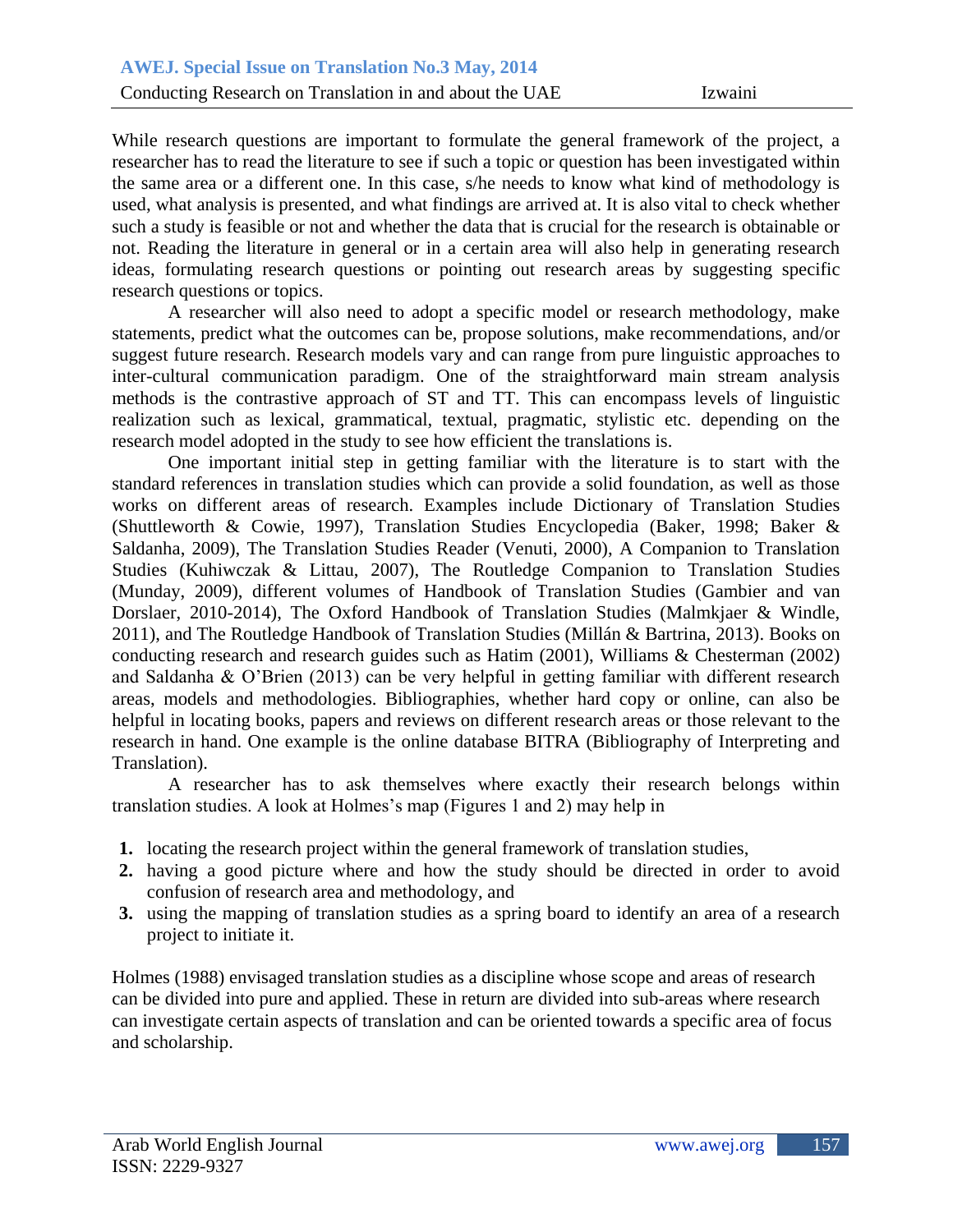Conducting Research on Translation in and about the UAE Izwaini



# **Figure 1: Holmes's map of translation studies (reproduced from Toury 1995, p. 10)**

Researching translation studies in, and about the UAE would tend to fall within either partial theoretical, descriptive or applied translation studies. A more detailed account will be provided under Areas of Research and will be linked to Holmes's map. Meanwhile, a brief account of research orientation is given here (see also Munday, 2001, pp. 10-14 and Toury, 1995, pp. 9-19).

According to Holmes (1988), the partial theoretical translation studies includes the following research areas:

- Medium-restricted research: the attention here is given to whether the translation is carried out by humans or non-humans, i.e. computers. For example, a study may look at the scope of using machine translation by the translation industry in the UAE (or other sectors such as mass media), and what software are used by translators working in the UAE to aid them in their work.
- Area-restricted research: a study can look at the translation activity in the UAE from or into a specific language, e.g. German, or group of languages, e.g. Far East languages (Chinese, Japanese, Korean etc.).
- Rank-related research: the focus here is on the level of linguistic realization (word, sentence, or text).
- Text-type research: the research can examine the translation of some specific text types and genres whether literary, business, legal, advertising etc.
- Time-restricted research: this area looks at the history of translation. That is, the translation activity in the UAE across time periods. The research is concerned with translation activity during specific period of time or contemporary translation activity (see also Chronological Axis of Research below).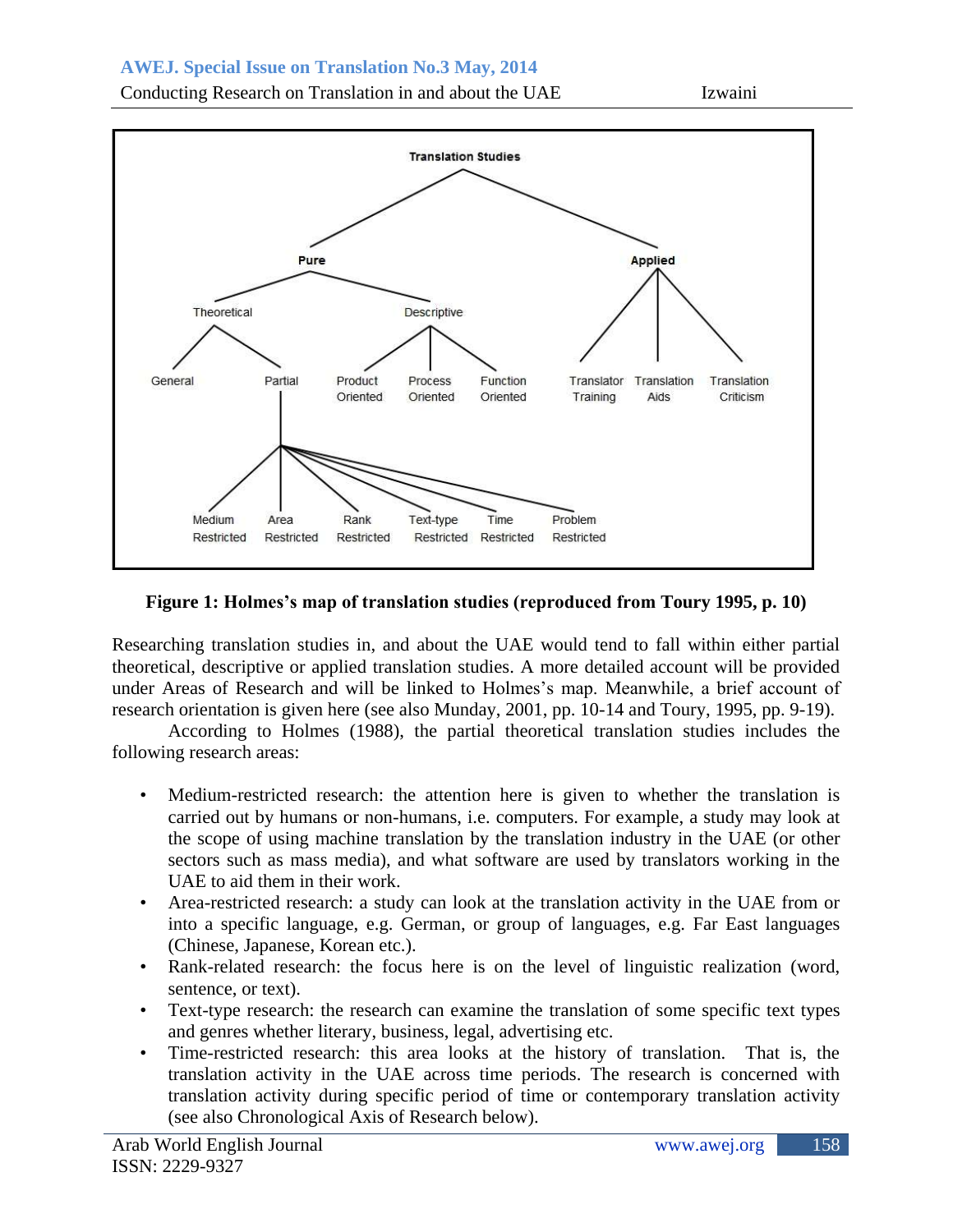$\bullet$ equivalence problem. Equivalence can be examined at one or more levels such as lexical, • Problem-restricted research: it deals with certain translational problem such as grammatical, textual, pragmatic etc. (see Baker, 1992).

Within descriptive translation studies, the following kinds of research can be conducted:

- Product-oriented research: analysis of existing translations, i.e. the ST and its TT, or one ST and several TTs, e.g. a novel by an Emirati writer translated into different English versions, or different languages.
- Function-oriented research: here the focus is on the function of the translation in the target culture. It is not a study of texts as such but of the context. For example, the reception of the English translation of an Emirati novel in English speaking culture(s). It can also look at the kinds of texts translated or not translated in the UAE, in which period of time certain texts are mostly translated.<sup>1</sup>
- Process oriented research: this area looks at the translator's thinking process and translation 'steps' taken during the translation process. It would look at how translators' minds function when carrying out translation. One methodology used in this area is the think protocols (taking minutes of translation process and decisions). It is more about behavioral procedures of translators while doing their job. This is a complex area of investigation and as far as UAE is concerned, this area may be too difficult to pursue as it requires volunteers and would be hampered by the translators' prior knowledge of the research which can affect the way they do the translation and take translation decisions. This kind of research can also cover workplace studies, i.e. translators' work procedures, settings and circumstances. Translators' accounts can be very important in shedding light on how translators perceive and think about translation. This includes prefaces, forwards, footnotes, commentaries, articles provided by translators, and in which they express their views on their own or others' translations.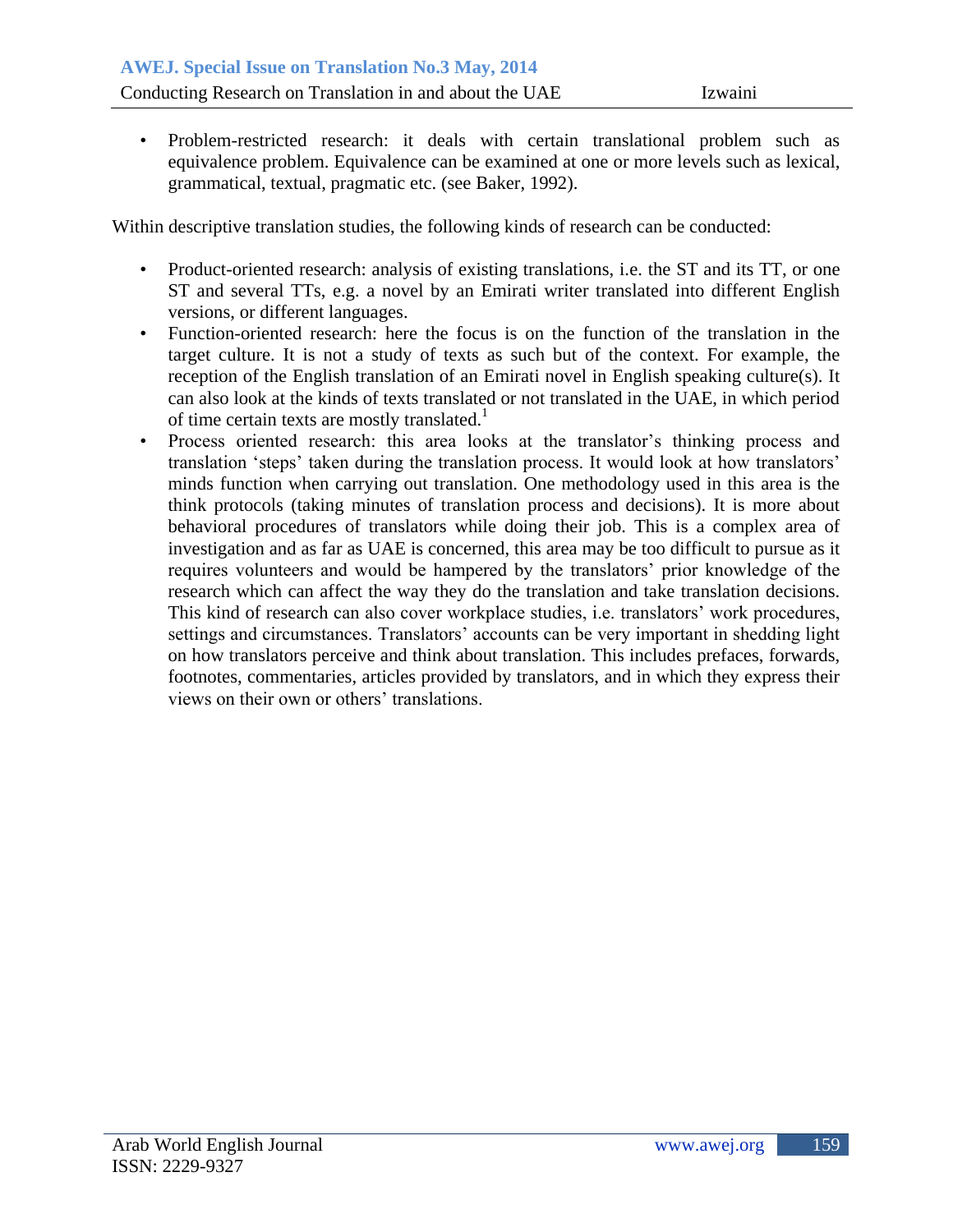Conducting Research on Translation in and about the UAE Izwaini



# **Figure 2: The applied branch of Holmes's map (reproduced from Munday 2001, p. 13)**

The subareas of applied translation studies will be touched upon in Areas of Research below. A different perspective of research can be based on whether it is related to the linguistic or nonlinguistic aspect of translation. An account of such perspective is provided below. It has to be noted that areas and subareas can overlap and an approach can tackle different sub-areas using a different method and aiming at answering different questions. There is a mutual influence and role play by these areas although they are categorized differently. For example, extralinguistic areas of research do have implications and impact on the linguistic aspect of translation.

## **Areas of Research**

The areas of research are divided here into linguistic, extra-linguistic, and chronological sequence of past, present and future. They look at translation as a process and as a product. Translation strategies, translation universals, ideology and power, and culture in translation can be the focus of investigation within these areas.

## *Linguistic areas of research*

These areas are conventional fields of research in translation studies that can be investigated with regard to the UAE. They are stated here as points of departure for researchers by providing relevant initial questions and hypotheses. Areas are listed here alphabetically to avoid any sequence based on preferences or any other parameter.

*Localization:* looking at the translation of Emirati web sites into foreign languages, the research can cover linguistic issues, cultural issues as well as human-computer interaction. It can also include localizing foreign web sites specifically to the Emirati audience. Another area is the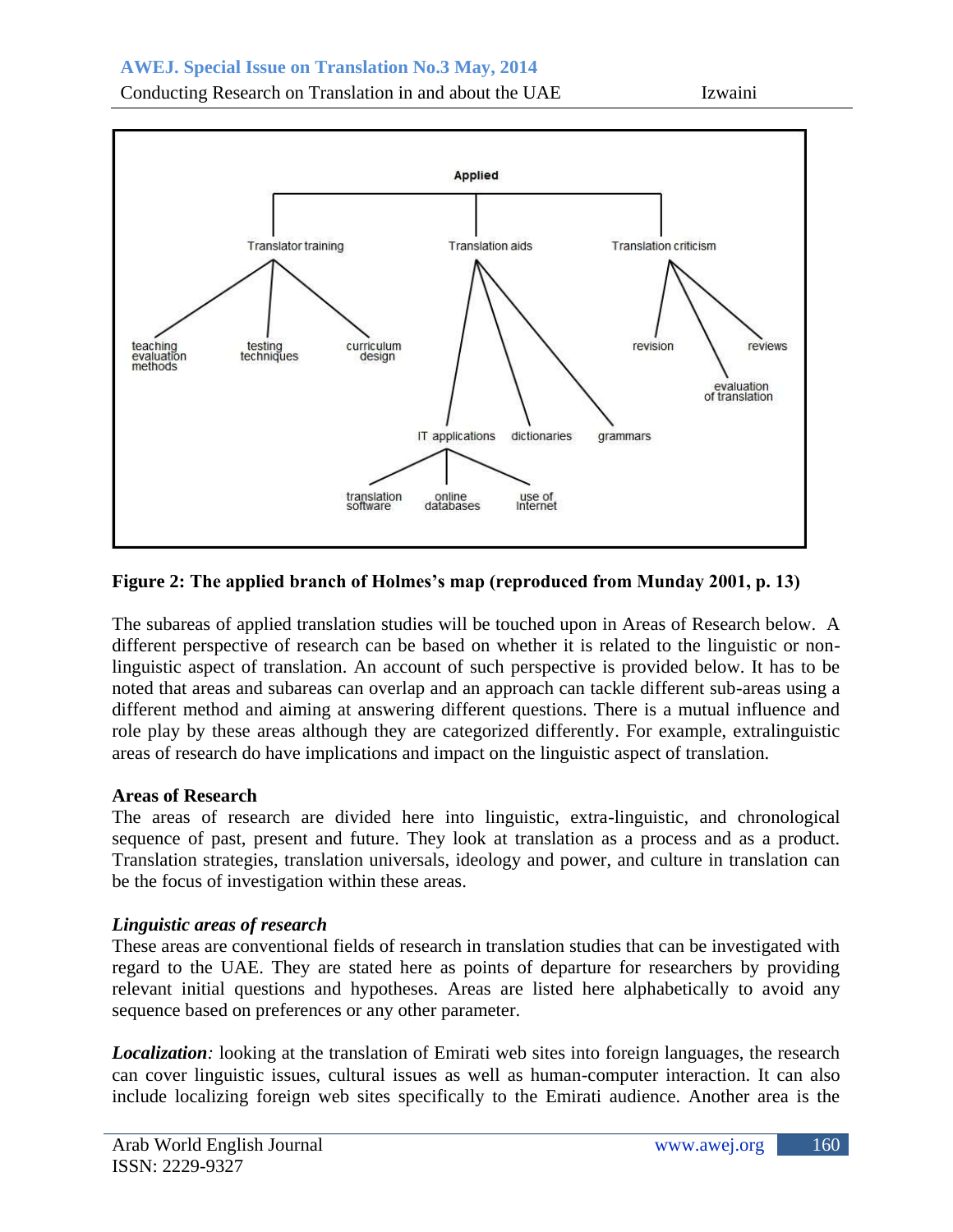prevailing practices and product evaluation. This can fall under area-restricted and productoriented research in Holmes's map.

*Parallel translation*: this is a phenomenon of certain texts (contracts, advertisements, brochures, leaflets, etc.) that have bilingual textual components (Arabic and English) where there are two 'sister documents' or two 'sister texts' in one document. It is not clear which one is the source text (ST) and which one is the target text (TT), but there is some kind of linguistic parallelism and correspondence that make either text the translation of the other. Both texts can function as the original and the translation at the same time. One cannot tell which one is the ST and which one is the TT unless the author/translator/publisher of the text informs the researcher. For the lack of a term for this kind of translation, and for the kind of features and relations such texts have, I use *parallel translation*.<sup>2</sup> It is some kind of 'mutual translation' where two texts can function as the ST and TT or both. This kind can be investigated in terms of the factors that lead to have such phenomenon, the conditions in which it evolved, how texts are structured and what specifications they are designed to have, and what features they have.

*Quality assessment:* the research model is based on a comparative analysis of the ST and TT by creating a profile of both the original and the translation and having a register analysis of the lexical, syntactic, and textual features. Translations are assessed against their originals according to certain parameters to identify textual matches or mismatches to see (House, 1997).

*Terminology and arabicization:* with the constant contact with the outside world and its technological and linguistic products, terms are constantly being dealt with in translation activity on daily basis. A research in this area will look at how terminology is dealt within Emirati context. What are the procedures and tendencies in arabicization as well as in the translation of Arabic terms into other languages? Creation and management of term databases can also fall within this area. The latter as a translation aid fall**s** within Applied Translation Studies in Holmes's map.

*Translation kinds and text types*: the research can focus on certain text types or genres that are specifically produced in or about the UAE such as literary (for example translation of Emirati poetry, novels, children's literature), business, legal, advertising, marketing brochures and leaflets, history, and memoirs (see also Snell-Hornby, 1995). According to Holmes's categorization, this area belongs to the partial branch of Theoretical Translation Studies.

Within this area, research can also cover looking at the linguistic features of interpreting taking place in the UAE such as dialogue interpreting, court interpreting, health care interpreting, and conference interpreting (see also Pöchhacker, 2004).

Due to the fact that the UAE has attracted international business and has become a tourist destination, some media organizations such as MBC and Al Arabiya made it their home, and other international TV channels such as CNN and CNBC opened offices there. The implication of the media activity for translation industry is obviously important. With the free zones in the Emirates such as the Media City and Internet City in Dubai, translation activity has been propelled by the business dynamics in the country. Research can look at areas such as audiovisual translation (AVT) and its types of subtitling, dubbing, voice over, and subtitling. AVT that is practiced and produced in the UAE can be investigated in terms of translation strategies and problems. The research can deal with lexical, syntactic, pragmatic, cultural, or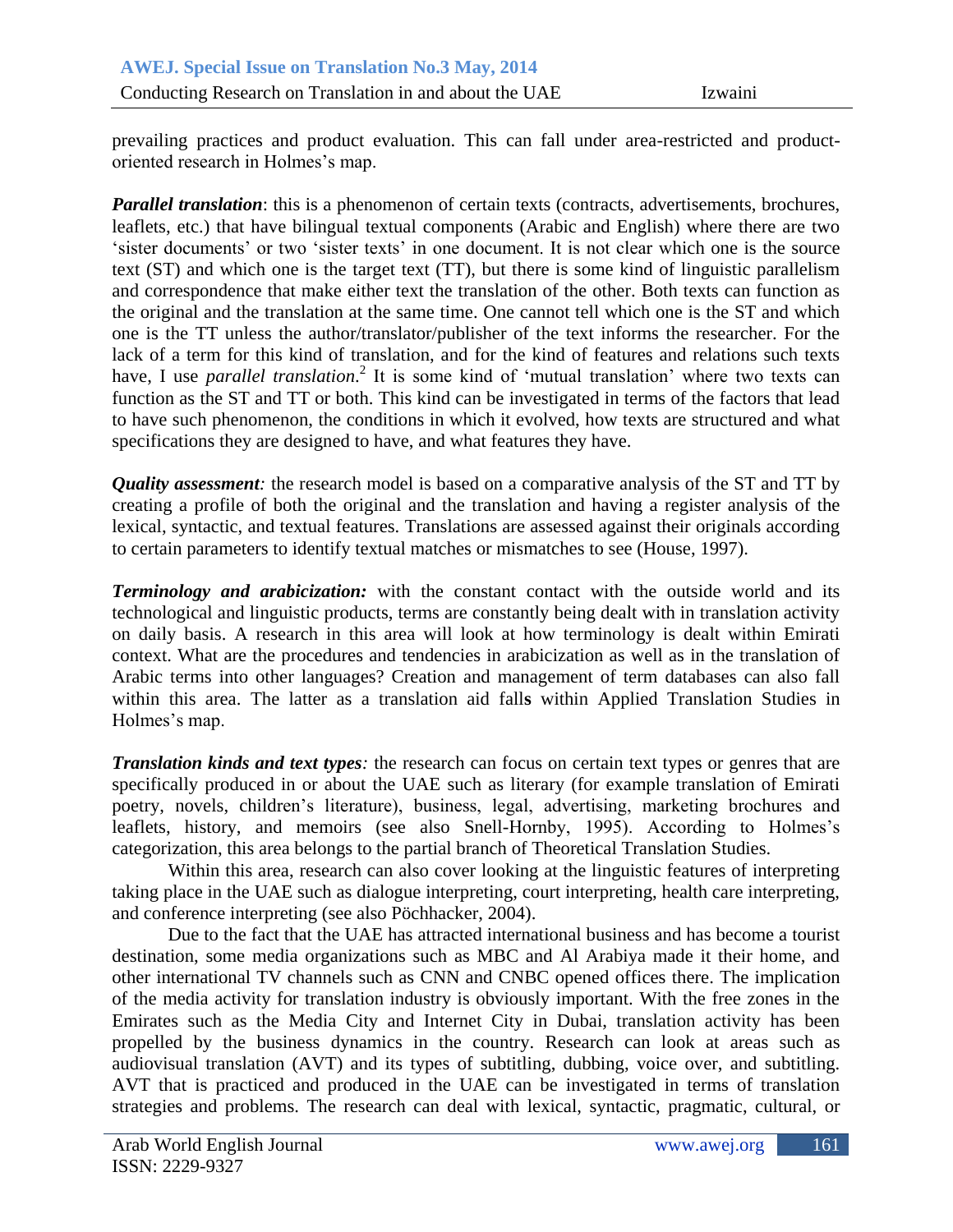stylistic features of translation (see also Gambier & Gottlieb, 2001; Orero, 2004; Bogucki, 2013). One issue of interest is the rationale, justification, or reason for opting to dub certain films or TV series, e.g. Indian movies translated, into Emirati Arabic rather than Syrian or Egyptian as is the case with other screen productions.

*Translation strategies:* one important goal in researching translation is to investigate what kind of translation strategies translators normally opt to while carrying out translation to achieve equivalence at different levels and/or the factors that play a role in using a certain strategy or a combination of strategies. The researcher needs to discuss methods or techniques as well as factors (linguistic and/or extralinguistic) contributing to adopt one translation strategy or another. Researchers may want to identify translation kinds and strategies based on the research model used in the study:

- **1.** The general dichotomy of literal vs. free translation: these two terms are not well-defined, and the former has acquired some kind of a negative connotation as it has been associated with mistranslation and awkward TL formulations due to adherence to the SL structures and a way of expression in general. Free translation implies not complying with the ST and to have a free hand in conveying the ST message.
- **2.** Addition vs. deletion: these can be obligatory or optional. The SL and TL systems may dictate adding or deleting elements to have a grammatical formulation, for example, the obligatory deletion of the copula (verb to be) when translating English sentences into Arabic nominal sentences. On the other hand, the translation of Arabic verbless nominal sentences into English necessitates obligatory addition of a verb.
- **3.** Direct vs. oblique translation: according to Vinay and Darbelnet (1995), direct translation includes borrowing, calque, and literal translation. Borrowing is the transference of an SL word due to a gap in the TL lexicon. Calque (also called *loan translation*) is a literal translation of the constituent elements of an SL expression, producing a new expression in the TL. Literal translation is choosing the first TL meaning for the SL word which usually has one-to-one correspondence in reality, or in case of phrases and sentences, not taking into consideration the lexical environment and stylistic features of the SL text.

According to Vinay and Darbelnet (1995), oblique translation includes four strategies that are adaptation, equivalence, modulation and transposition. Adaptation involves replacing SL cultural-specific situation or reference by a situation or reference appropriate for the TL culture. This may include the translation of fixed expressions and sayings as well as lexical items for which no concepts or items exist in the TL culture. Equivalence is translating language and culture specific expressions, such as technical terms and proverbs, into TL idiomatic expressions (it should not to be confused with the term used nowadays in translation studies). Modulation is adjusting the SL expression to have a translation with more TL character; otherwise it can be awkward. Finally, transposition is the replacement of the SL grammatical structure with a different grammatical structure in the TL, and at the lexical level, changing the word class without affecting the meaning.

**4.** Documentary translation (source culture-oriented) vs. instrumental translation (target culture-oriented). These are related to *skopos* theory where the purpose of translation is a decisive factor as how to translate a text. Skopos (the purpose) of the translation is the translator's guide in the process. The TT is based on its skopos and the offer of information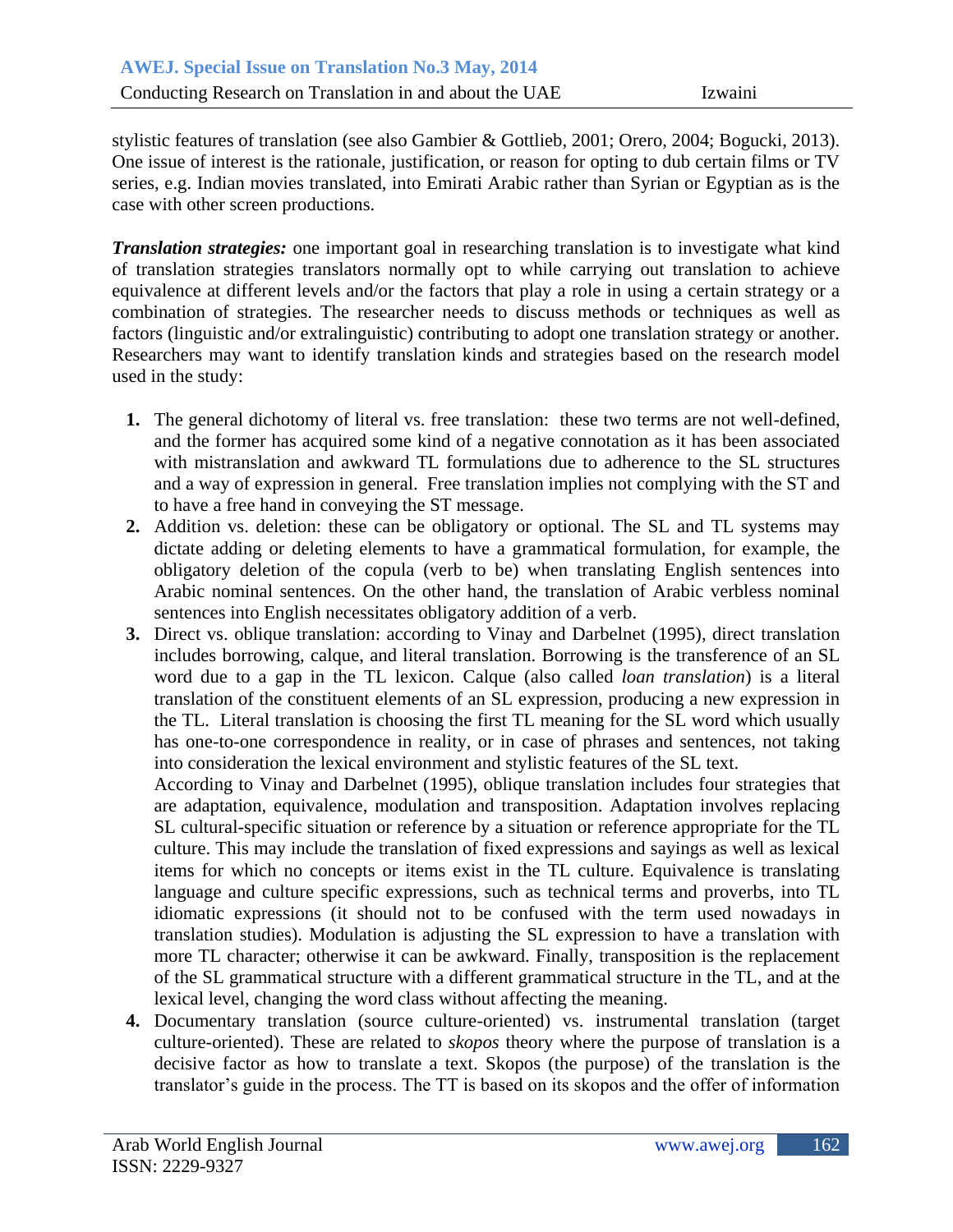in the TL culture regarding information in the SL culture. The translator interprets the information and formulates it for TT recipients (Munday, 2001, pp. 79-80).

- **5.** Domestication vs. foreignization where the translator's role and intervention are visible or not. The translation either leans towards the TL and complies with the expectations of its culture (domestication) or retains the character of the SL and its culture and thus foreignizes the translation (Venuti, 1995).
- **6.** Expanding: this is a specific translation method where the full form of an abbreviation; an acronym or an intialism is retrieved and translated fully, for example translating *BBC* into .هيئة االذاعة البريطانية
- **7.** Formal translation vs. dynamic translation: the former is SL-oriented where the focus is on the ST message in form and content whereas the latter is TL-oriented designed to meet the linguistic and cultural expectations of the TL reader and aims at achieving the same effect the ST has on the SL reader (Nida, 1964).
- **8.** Semantic translation (SL-oriented adhering to the content and format of the ST) vs. communicative translation (TL-oriented, TL reader focused, and adapted to TL norms by providing smoother TT) (Newmark, 1988).
- **9.** Overt translation vs. covert translation: the former does not seek to have the TT functioning as an original and where the TL reader is not addressed. The latter seeks to have the TT as an original where the TL reader is addressed (House, 1997).

*Corpus-based translation strategies***:** Other strategies are discussed under corpus-based translations studies as a research methodology below. There are cases where translators use a combination of strategies to deal with a certain expression, for example, translating *computer* by both borrowing and addition into الكمبيوتر جهاز*.*

*Volunteer/amateur translation***:** here the study addresses translations carried out by unpaid translators whether professional or not, or by amateur translators who do translations for a number of reasons, in particular for charity organizations, to help friends or family members, as a hoppy; amateur translators can be aficionados of certain programs such as Japanese anime and tend to be computer savvy (fansubs and fandubs). Many such translations are circulated by email and posted in different venues of the Internet (see Izwaini, 2012). It can also examine areas related to such translations: translation quality, translation strategies and techniques, and norms as well as subtitling and dubbing by unpaid translators.

## *Extra-linguistic areas of research*

Research here addresses issues outside the textual material, but the factors involved play a role in the translation activity.

*Commissioners' guidelines and instructions*: the client's specifications, instructions, and preferences of the translation job and how this affects translation work and contributes to the way the translator decides on issues in translation work by opting for one translation strategy or solution rather the other. This can also include some guidelines with a censoring character.

When it comes to AVT, this can also include work guidelines of satellite TV stations, outsourcing, public reception, and translation policy, e.g. which kind of AVT (subtitling or dubbing) to choose for what kind of screen productions etc.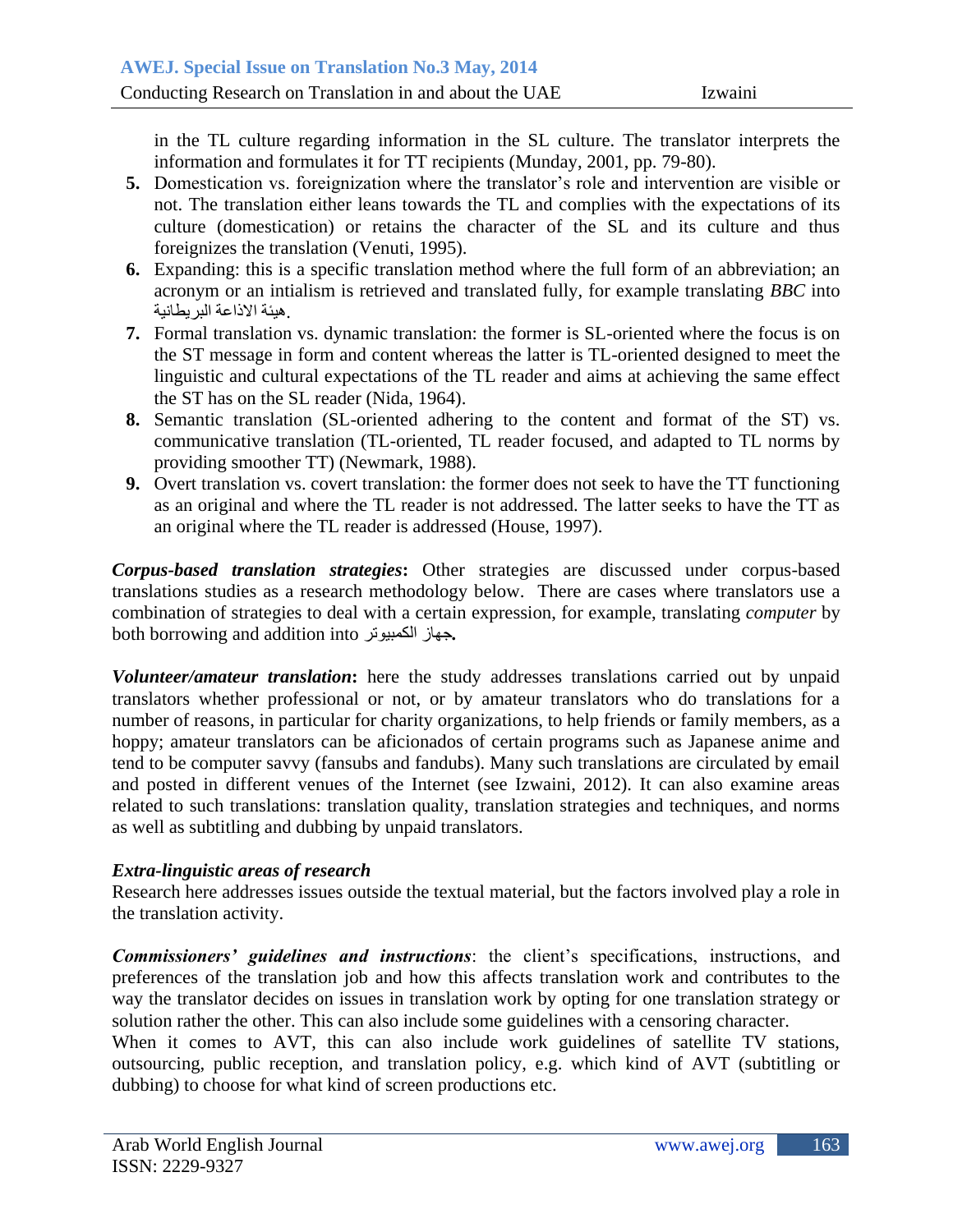**Censorship**: investigating the legal foundations, directives, guidelines, and instructions that censor translation work, whether authority's censorship, commissioner's censorship, employer's censorship, translator's self-censorship of his/her own work, as well as social and religious taboos that guide translator's work and shape the final product of translation. The research can also look at the areas and kinds of translation where censorship is mostly practiced and is more effective, for example journalistic and audiovisual translation (see Gambier, 2002; Billiani, 2009; Izwaini, forthcoming).

*Translated texts in the Emirati culture:* the research here focuses on the context rather than translations, i.e. the socio-cultural situation of translation activity; what kinds of texts are usually chosen for translation, in what era, for example, before or after the proclamation of the federal union of the UAE in 1971 and what influence they have. Which areas and text types are translated from and into which language to compare and contrast trends and directions of translation activities in the UAE? (see Area-restricted research and Text type research with regard to Holmes's map in Research Task and Position above). What is the culture of translation in the UAE? What are the practices and tendencies of translation activity? What are the policies that determine translation activity? (see Function-oriented research with regard to Holmes's map in Research Task and Position above).

*Power and ideology:* the research addresses issues such as complying with the dominant ideology. How translators look at and perform translation as an action of rewriting; what factors that systematically govern reception, acceptance, or rejection of translated texts, literary in particular. Power practice in translation activity can be exercised by professionals such as critics and reviewers, patrons such as publishers and media**,** and dominant literary traditions in response to ideological, status and economic factors (Lefevere, 1992a).

*Interpreting*: investigating different extra-linguistic factors that play a role in the process and performance of different types of interpreting carried out in the UAE such as court interpreting, health care interpreting, and conference interpreting as well as modes such as sight translation and telephone interpreting. The latter two are most likely non-existent in interpreting activities in the UAE. Studies can look at the languages mainly covered in such activity, criteria of the selection of interpreters, laws pertaining to this activity, exams administered to appoint legal interpreters. Research themes can be settings, directionality, outsourcing, qualifications, and professional vs. volunteer/amateur interpreting. Another sub-area is the mode of interpreting; *research* is concerned with the kind of interpreting that is more resorted to in the UAE. At first look, community interpreting seems to be wider in scope practiced on everyday basis in comparison with conference *interpreting* since the latter is associated with are seasonal events.

*Job market:* research in this area sheds light on work opportunities for in-house staff, freelancers, as well as outsourcing of translations whether within the UAE or from abroad. It examines practices, roles, and recruitment procedures in organizations, whether governmental or private, where translators are hired. It also covers the activity and role of translation businesses, legal translation and interpreting.

*Languages, directionality and publication*: this area of research investigates the languages involved in the translation activity in the UAE, in which direction it is carried out and the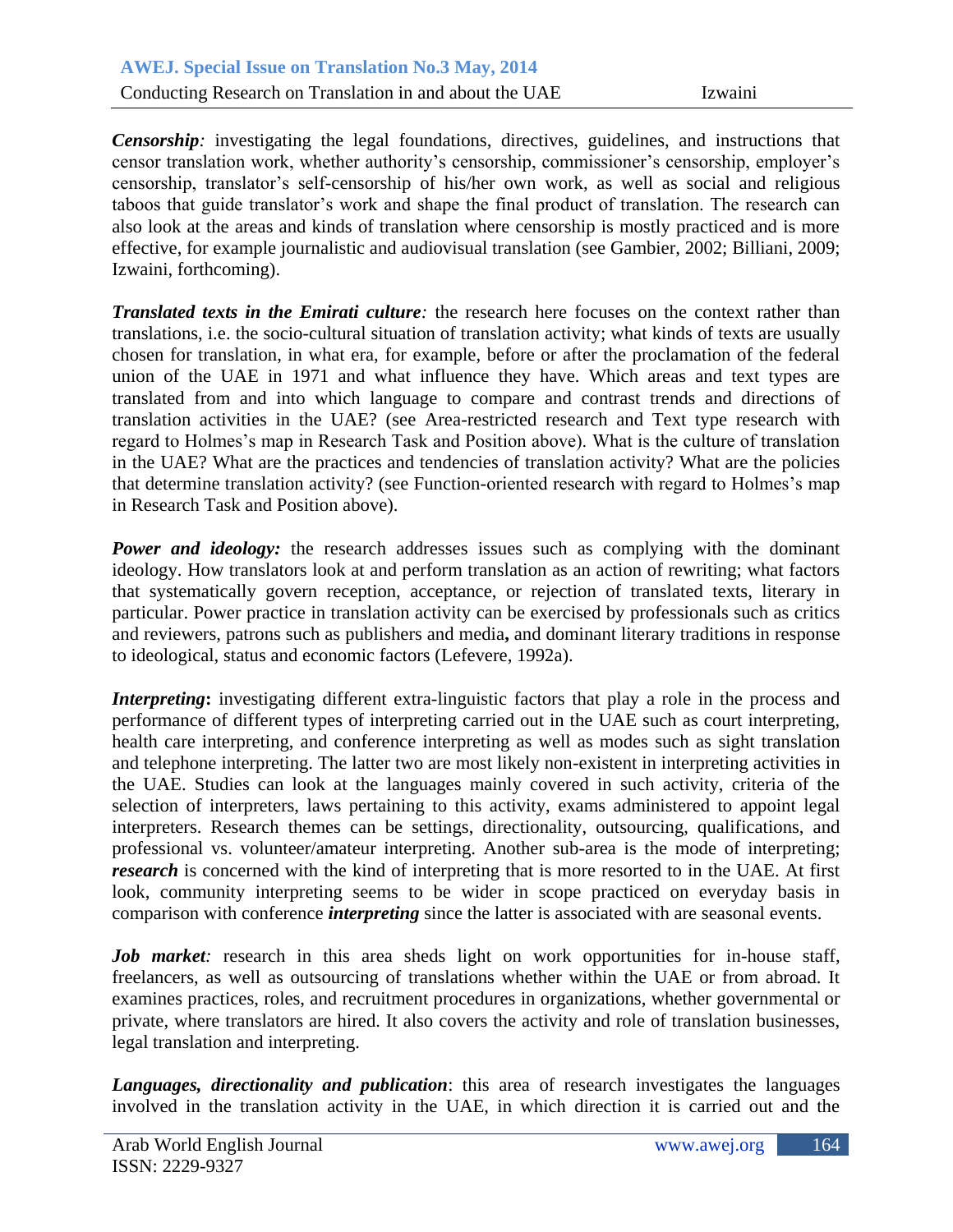publication of translations. One research question is which languages are translated mostly from and into Arabic in the UAE, and into which languages. Hypothetically, English can be the main SL and TL. Statistics need to be used here to see how often there are translations from and into which languages. Also, which direction is more frequent, from or into Arabic? One can hypothesize that translation into Arabic is more frequent.

This area also covers the publishing industry whether local, regional or international when it comes to publishing translations in, and of the UAE or by Emirati writers and/or translators. What are the publication trends in the UAE regarding translation studies and translations? Which translation direction is more supported and welcome? Which languages, whether SL or TL, are more locally publishable? What are the publishing venues, such as weekly and monthly magazines, literary journals and supplements that welcome translations? How do publishing houses in the UAE deal with translated books? (see Function-oriented research in Research Task and Position above).

*Laws and regulations*: this looks at the status of translation in the Emirati legal system. Is translation and translators explicitly referred to in laws and regulations and how, in which respects? Are there specific regulations on translation and translators in terms of employment, professionalism, liability, ethics, and role in general, and legal translation and community interpreting in particular?

*Medium*: this looks at whether the translation is carried out by human or non-human agent, i.e. the computer. Machine translation whether installed software or the internet (using online MT facilities) seems to have gained publicity among non-professional translators, for example journalists and reporters, since it facilitates their work without the need of a translator's service that takes time and costs money. The area of machine translation can be researched by investigating how much this alternative is used in the UAE, and how it is used, by whom, in which areas, how it is evaluated by potential users, and what its prospects are (see also Mediumrestricted research with regard to Holmes's map above). Investigating MT quality, however, can fall within the linguistic areas of research.

*Organization and sponsorship*: the translation activity in the UAE has been stimulated by governmental institutions and projects that have translation either as their sole activity or part of their general business schemes, for example the *Turjuman* (translator) project of Mohammed bin Rashid Foundation in Dubai and *Kalima* (word) project of the Culture and Heritage Authority in Abu Dhabi. Both projects are dedicated to translate books in different fields into Arabic. The research here should attempt to answer questions such as:

- **1.** How is translation work organized in a nation-wide scope?
- **2.** Which parties are responsible for such organization?
- **3.** What kind of funding and financial aid does translation activity receive and from which parties?
- **4.** What are the tangible results of such support and what are their effects on the overall cultural and socio-economic outlook of the UAE?
- **5.** What are the areas that are mostly translated?
- **6.** What are the titles that are chosen for translation?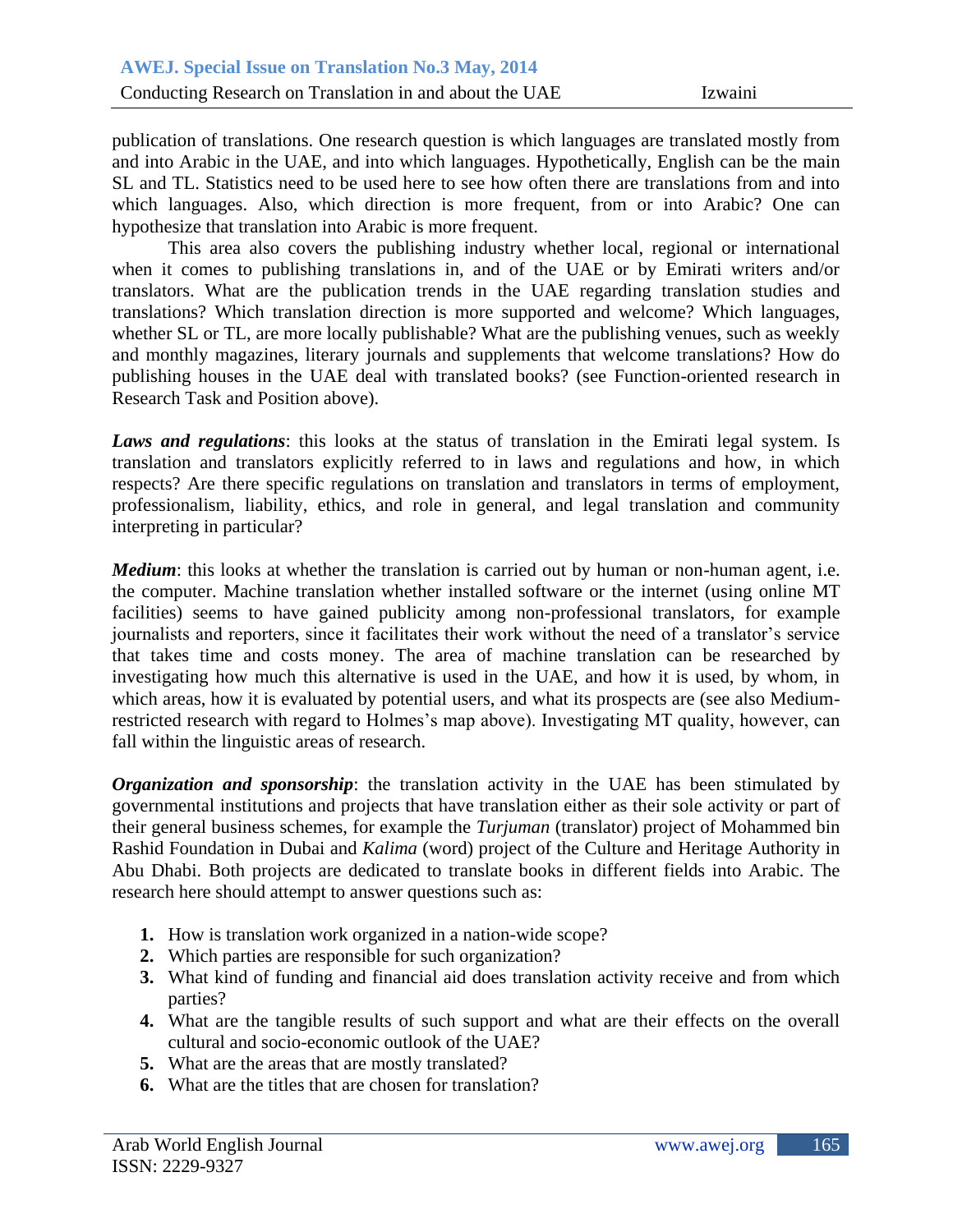- 7. What are the criteria to choose titles and the respective fields of knowledge for translation?
	- **8.** What are the languages that are mostly translated?
	- **9.** What are the criteria used to assign translations to translators?

Statistics should be sought here to support findings. Another aspect that can be researched is the systematic task of the translation of books, documents and other material related to the history and culture of the UAE in both directions from and into Arabic. Some questions that can be asked and the research should attempt to answer are: what material is translated throughout the UAE history? Who commissions the translation? In which direction is it mostly done (into or from Arabic)? What kind of funding is allocated for such activity? How is the translated material disseminated? How is the translation work regulated?

*Revision and editing:* what can be included in this sub-area are questions like what are the policies and practices of revision and editing in governmental and private organizations where translation is an essential part of their everyday work? If not, how do their translators deal with this important part in their translation work? Also, what are the policies and *practices* of translation and editing in mass media? Who does carry out such revision and editing, the translators themselves or other translators, or a linguist/editor/copy writer?

*Translating the UAE culture*: how is the local culture being dealt with in the translation of Emirati works of literature, tourist information, the press, films, TV show, cartoons, and web sites?

*Translation ethics and professionalism:* the research here addresses issues such as stances that translators take and decisions they make in performing their job whether personal ethics or a code of practice adopted in their professional career. It also tackles the existence or non-existence of code of ethics, the need to have a code of ethics for translators and translation industry in the UAE, and professional guidelines and principles followed by translators while carrying out their job assignments (see also Williams & Chesterman, 2002, p. 27).

*Translator's status and profession:* this focuses on translators whether professionals or nonprofessionals, i.e. those who carry out translation within their work duties or as academic and literary activity. What are their qualifications and experience, work setting, and their perspectives on translation? This can also include the translator's status in society; how the local society looks at translators, and how their work is appreciated and compared with other professions. It also investigates the role and status of translators in organizations; in terms of hierarchy, salary, perks, and allowances. Recruitment can be another aspect of this area. This looks at the procedures of recruiting translators, criteria of selection, interviews, and recruitment tests. It can *also deal with the prospect of the establishment and functioning of translators' professional association/society in the UAE (see also Job Market above).*

*Translator's training*: this investigates training programs whether at universities or otherwise including curriculum design, testing, and accreditation. Higher *education* institutions in the UAE have responded to the need for translators and have set up translation programs at both undergraduate and graduate levels. The programs have been designed to meet the need for translators in the job market. The research here looks at the socio-economic situation that helped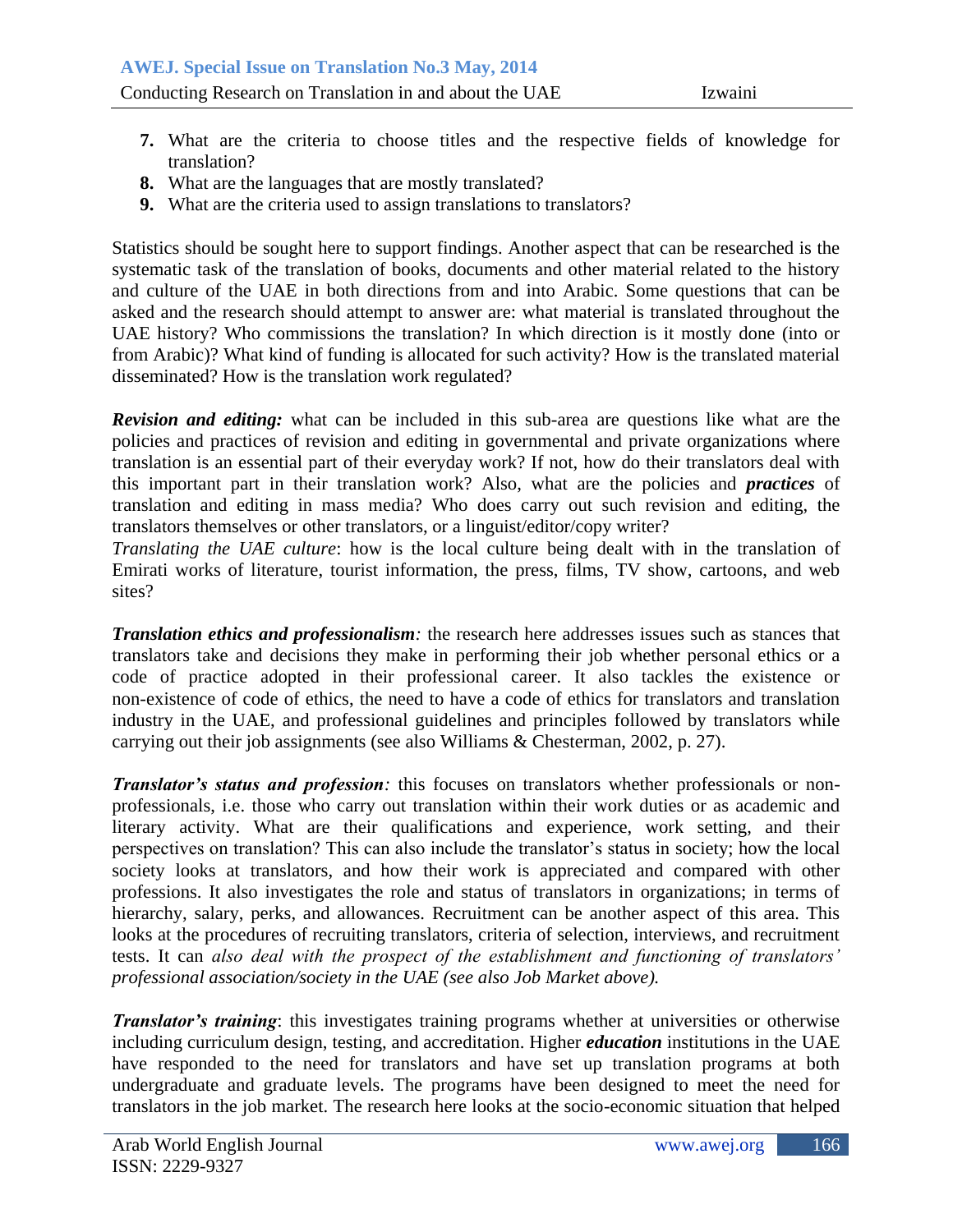in setting up those programs. It also reviews admission criteria and accreditation regulations and process as well as the prospects of translation programs in the UAE. Another aspect is the availability of translation courses and summer schools, their duration, status, rigorousness etc. and the parties that offer such training (see the applied branch of Holmes's map above).

*Volunteer/amateur translation*: this area is concerned with unpaid translation work whether in organized projects and charity activities, unorganized individual help or as a hoppy. Point of investigation can include kinds of projects and activities, organizations, settings, linguistics skills and qualifications, criteria if any (see the subsection with the same heading in Linguistic Areas of Research above).

#### *Non-translational sub-areas*

*Arabic language status*: this may sound out of context, but it is very much related to translation activity in the UAE. A linguistically unique situation can be observed in the UAE in the sense that there are many language communities including the native language with English as a lingua franca. There is a heavy emphasis on English in education and business. With this kind of situation, the research here focuses on how Arabic, functions in the Emirati society as source or target language. How would the socio-economic status of Arabic determine the scope and volume of translation activity? Are there governmental guidelines and regulations that require translation into Arabic? What makes Arabic the SL and what factors play a role in deciding whether to make it the TL or not, i.e. to have texts translated into or from Arabic or not, for example signs, notes, or an Emirati web site in English, whether official or private.

One sub-area that can be investigated is the role of AVT in consolidating or undermining the status of Arabic language in the UAE. The question of using dubbing instead of subtitling which is in standard Arabic by default, or by using Arabic dialects rather than the standard variety, and how this trend and decisions taken by Emirati or Arabic-speaking TV channels working in the UAE regarding which AVT mode to be adopted would improve the audience's Arabic or negatively affect their proficiency in Arabic.

*Bilingualism and code switching*: these can be investigated in terms of their relation to, and impact on translation. How a high percentage of bilinguals in the UAE would set the trend of translation activity, reading translations, valuing translations, and having the need for translations. Also, how code switching facilitates or hinders translation, and how it is dealt with in translation since parts of the ST are in the target language. The latter can be investigated as a linguistic area of research.

## *Chronological Axis of Research*

The research perspective here is according to a time framework by looking at translation in terms of historical and chronological stages of past, present, and future.

*Past*: this covers the history and role of translation activity in the UAE as well as the role of translators in UAE history. The strategic location of the UAE, its political, cultural and commercial contacts with other nations have made translation a significant medium of communication in the history of the country. To document this vital aspect of UAE history, a research can examine the role of translation in and its contribution to the relations of the UAE with other countries. The UAE has had political, economic, and cultural links with neighbouring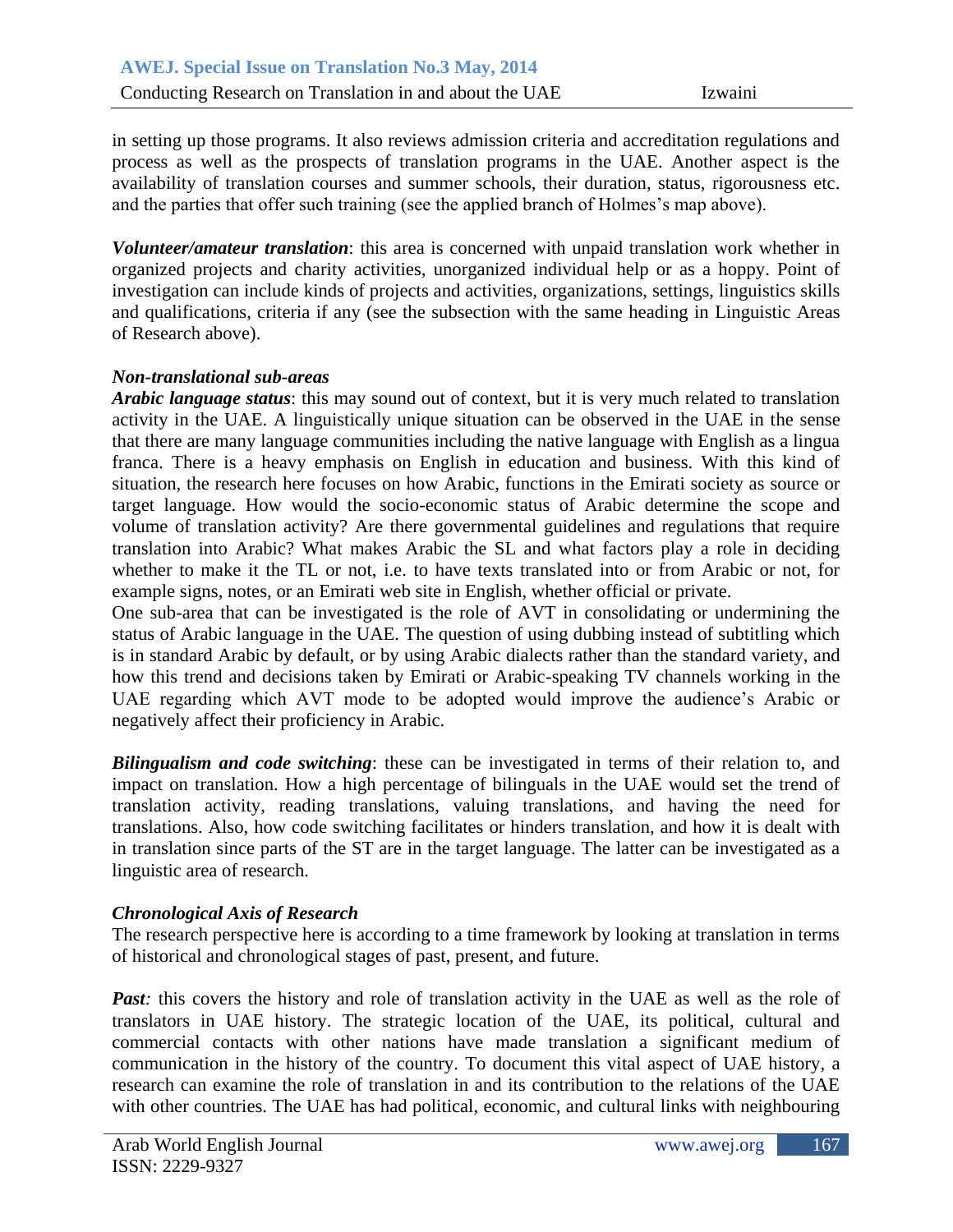as well as farther nations such as China, Indian subcontinent, South East Asia, and European countries such as Portugal, the Netherlands and Britain as well as USA.

UAE's relations with Portugal are significant since the latter's forces landed in the north of the country in the  $15<sup>th</sup>$  century. Also, the UAE has had a special relation with the Dutch as they had an influential military and commercial presence in the area in the  $16<sup>th</sup>$  and  $17<sup>th</sup>$  centuries. Britain had a military and administrative role in individual emirates (prior to the union). Britain has also had commercial links with the UAE since the  $18<sup>th</sup>$  Century (see Zahlan, 1998; Kazim, 2000; Onley, 2007).

These relations required language mediation between those countries and the UAE (as individual emirates or one unified country since 1971) to establish and maintain communication with them. This communication, in its turn, required translators, in the broad sense, as cultural agents to carry out the task of linguistic mediation. This mediation is a significant activity in the history of the UAE that is worth investigating. Such research will be a pioneer study in documenting and assessing translation and its roles in nation-building with special reference to the UAE. It aims at assessing the role of translation, as a social agency, and translators as agents of change and intercultural mediation (Lefevere, 1996, p. 55)

In this context, such research looks at how translation served this communication process, and the historical role played by translators in the multilingual and multicultural society of the UAE as well as in the work of its public and private organizations. The research looks at translation as intercultural activity that has taken place throughout the history of the UAE as well as the pathways of this activity. It investigates the linguistic and non-linguistic aspects of the communication process between UAE leaders, their representatives, governmental institutions and staff, private organizations, and the people of the Emirates with foreign dignitaries, diplomats, overseas companies and their staff, explorers, historians, engineers, physicians, scientists, merchants, teachers, technicians etc.

Research of the history of translation attempts to answer questions such as: how did translation help in the intercultural communication between the people of the UAE and foreign forces, companies, governments and individuals? How did translators play their role as cultural mediators between the communicating parties? The research follows the footsteps of translators throughout the history of the UAE, highlighting their work as facilitating agents of communication and understanding between UAE and its foreign partners, enabling along the way political dialogues, the conclusion of commercial agreements, positive bridging of cultural differences, and representing local Emirati values, religion, customs and traditions of society as a whole (see also Lefevere, 1992b; Pym, 1992; Delisle & Woodsworth, 1995; Pym, 1998; Katan, 2004; Martin & Nakayama, 2004).

The research investigates this interaction to highlight the ways in which the process of communication took place on official and private levels. How did people communicate? Was it through foreign languages (Dutch, English, Hindi, Portuguese, Urdu), or via the native language (Arabic), or through linguistically mixed discourses, or was it through signing? If translation was used to communicate, who then carried out the task of translation? (see the memories of H. H. Dr. Sultan Al-Qasimi, 2009, pp. 225-318 regarding who played the role of the translator). Was the translator a private person or a member of staff? If it was a staff, was s/he a translator employed by the UAE authorities or by the foreign party? Were the translators professional with experience and/or qualifications in languages or translation? Did they charge or were paid for their services?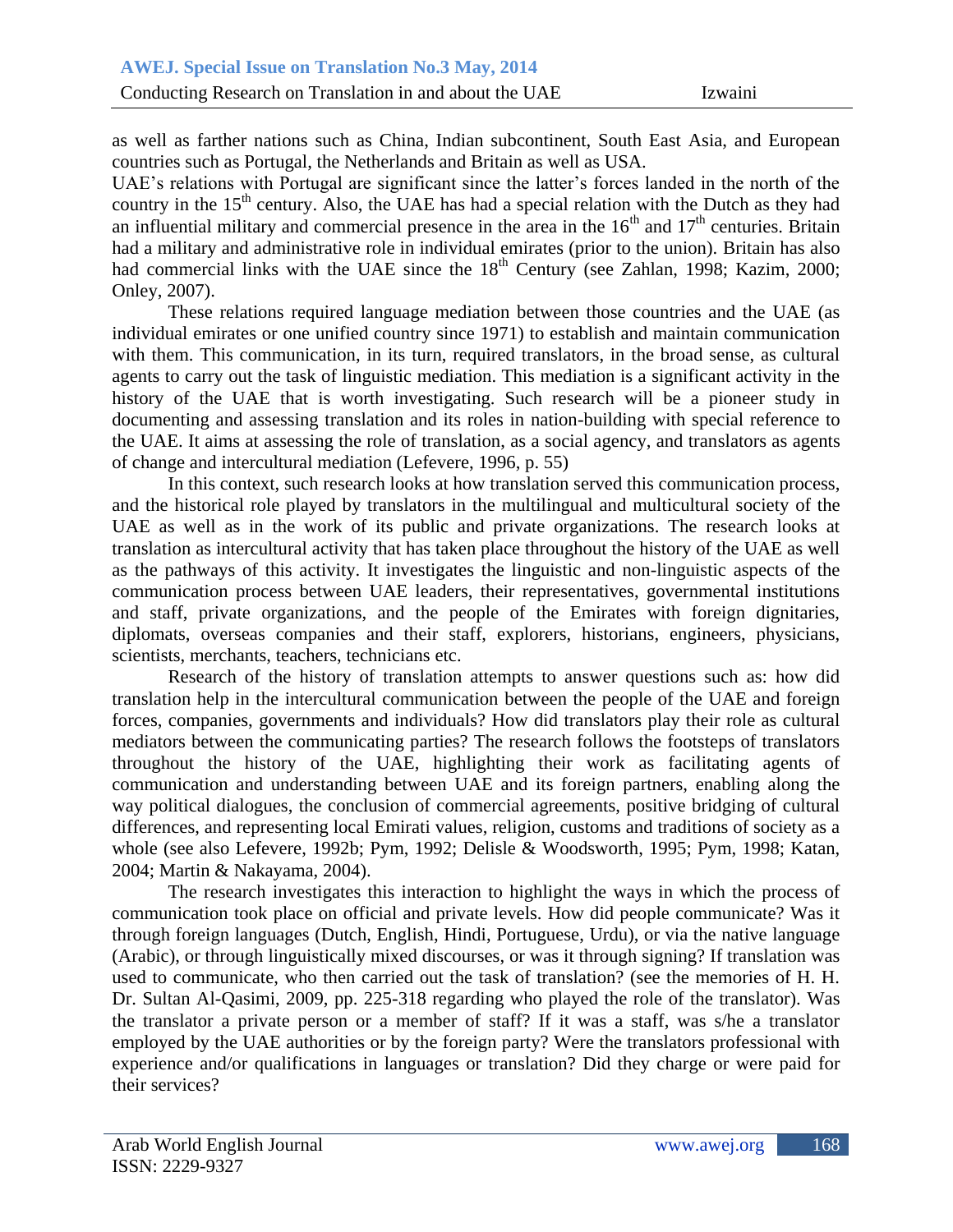*Present:* a research in this area provides a general overview of translation activity in the UAE in present time context, including all or particular aspects, factors, and relevant issues that are discussed above within extra-linguistic areas of research. These can cover all aspects of the translation industry and include translators' status and qualifications, job market and recruitment, legal and organizational framework, translation features and impact, translation policy/policies, translation trends and publishing, and translator training. Translator's certification is a vital area of research as there are guidelines and methods followed in the UAE that need to be investigated to see whether or not they are adequately administered.

*Future and prospects*: in this area a future outlook of translation in the UAE is offered, based on its present time situation as well as history, taking into consideration the cultural and socio-economic factors that can help promoting and consolidating translation or weakening it. It can suggest what future plans are needed regarding translation industry, its legal framework, professional settings, and organization. Such plans can also include training programs and recruitment practices and procedures, translation initiatives and institutions, translators associations and code of ethics, and international cooperation.

#### **Corpus-based translation studies as a research methodology**

Whereas the traditional methodology of studying translation is investigating a 'corpus' of hardcopy texts (originals and translations), corpus-based translation studies adopts methods and techniques of corpus linguistics by having electronic corpora of machine readable texts stored in computers to conduct research. This methodology helps researchers to process much larger data than in the traditional way in a much shorter period of time. It can also help in tracing translation strategies used by using software that produce parallel output of STs and their TTs. Special software, which are common now, are used to trace features of originals and their translations (see for example Izwaini, 2003).

Corpora have different profiles according to their composition and aims. Some research can be done on already available corpora, and some compile their own. Corpus-based research has the advantage of having a large number of translations investigated (they can be millions of words), quick processing of texts, and convenience in dealing with originals and translations to trace translation features at different levels.

Using electronic corpora has a potential impact on, and great significance for the empirical investigation of translation strategies. In recent years, there has been a great interest in using corpora for the investigation of translation. This led to the emergence of corpus-based translation studies as "a major paradigm in the field" (Baker, 1999: p. 287). Research based on machine readable corpora has been increasingly conducted in translation studies (for example Malmkjaer, 1998; Scarpa, 1999; Kenny, 2001; Williams, 2005; Izwaini, 2010). Using corpora in investigating translation is a methodology rather than an area of investigation, which can be used with different topics of research outlined above (see also Saldanha & O'Brien, 2013).

One kind of corpora (comparable corpora) which comprises original texts in one language and translations in the same language would help in identifying how translations are similar or different from texts originally written in that language, and if different, how. We can detect translation features and the factors that play a role in shaping translations and what actually happens when translators do their job. One area of research is translation universals which investigates translation features irrespective of the language. According to Baker (1996) and Laviosa-Braithwaite (1998; 2002), these can include: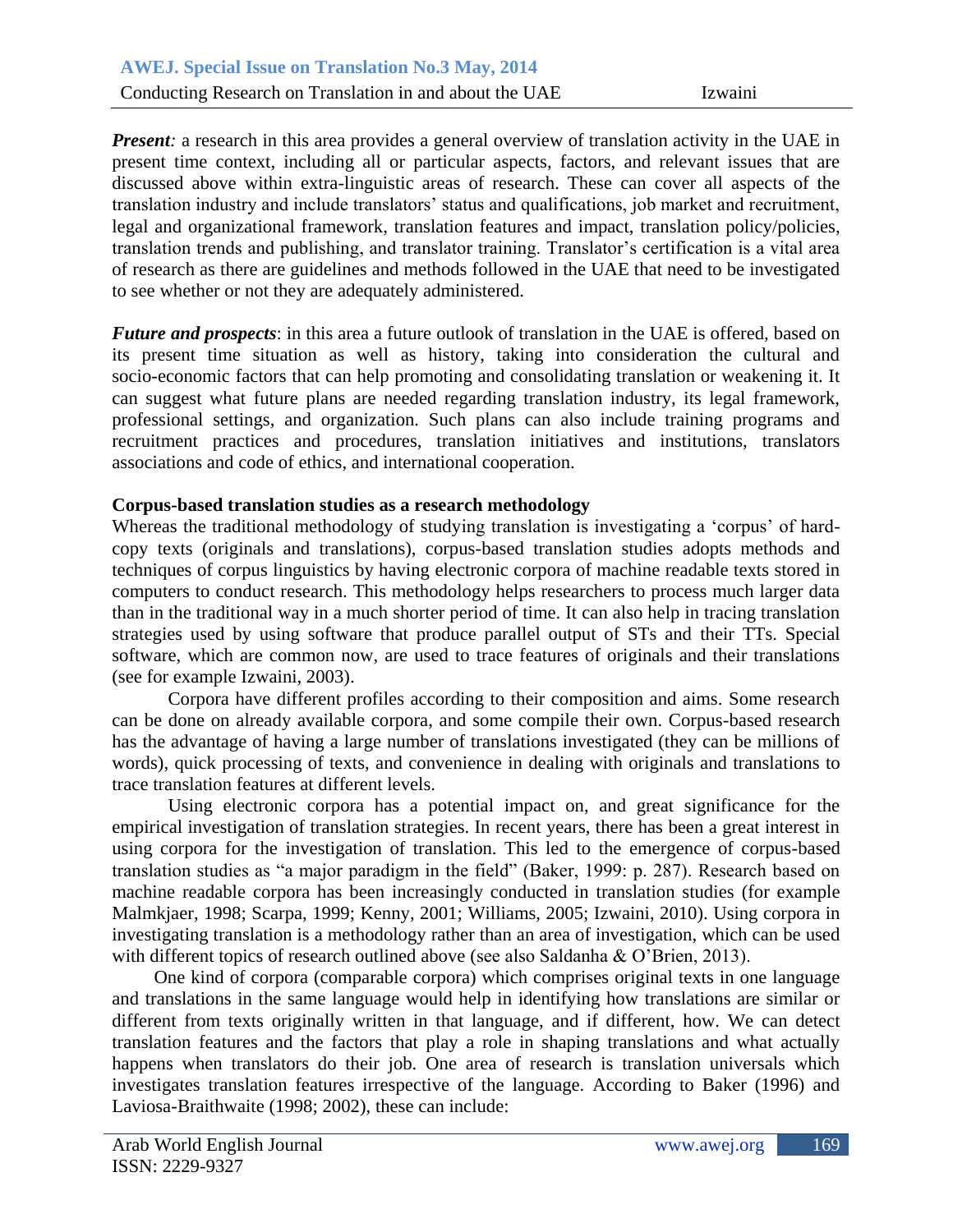- *1. Explicitation: it is a kind of addition by making what is implicit in the ST explicit in the TT.*
- 2. *Levelling out: having one translation for a variety of SL words or expressions.*
- *3. Normalisation: shaping the translation according to the TL conventions to the extent of exaggeration of these patterns.*
- 4. *Simplification: the tendency to use TL structures that can be easily-processed to make the* translation easier for the TT reader, for example by having TL short sentences for one long SL sentence.

More discussion of corpus-based translation studies can be found in Oakes and Ji (2012), Zanettin (2012) and Kruger, Wallmach and Munday (2013).

#### **Conclusion**

Translation in the UAE is a rich area of research with a wide range of sub-areas and topics that can lend itself to numerous treaties, master dissertations, and PhD theses. Areas are diverse, and have different foci and can be researched from different angles. In the previous pages I have attempted to provide an overview of research areas of translation in the UAE. The kinds of research according Holmes's map is introduced. The areas are divided into linguistic, extralinguistic, and chronologically based research. Corpus-based research as a research methodology is also touched upon. A special section is devoted to the significance of the study of the history of translation and the role of translators in the inter-cultural communication in the UAE. Research questions of those areas as well as hypotheses are also provided.

#### **Notes**

- 1.The sequence of areas here follows Holmes's discussion (1988: 72) rather than the left-to-right layout presented by Toury (1995:10).
- 2.The term 'parallel translation' was used by Casagrande in 1954 (Shuttleworth & Cowie 1997:
	- p. 120-121) to refer to the translation of a text simultaneously into a number of TLs.

#### **About the Author:**

**Sattar Izwaini** earned his PhD in Translation Studies from the University of Manchester Institute of Science and Technology (UMIST), UK. He is an assistant professor at the American University of Sharjah, UAE where he is the coordinator of the MA program in translation. He teaches translation at both undergraduate and postgraduate levels. He has taught languages, linguistics and translation in Britain and the Arab World. His research interests include corpusbased translation studies, audiovisual translation, localization, terminology, machine translation, and contrastive linguistics & translation.

#### **References**

- Al-Qasimi, S. (2009). Sard Al-thaat الذات سـرد] title of English version: A Permissible Narrative]. Sharjah: Al-Qasimi Publications.
- Baker, M. (1992). In Other Words. London: Routledge.
- Baker, M. (1996). Corpus-based translation studies: the challenges that lie ahead. In H. Somers (Ed.), Terminology, LSP and Translation (pp. 175-186). Amsterdam: John Benjamins.

Baker, M. (Ed.) (1998). Routledge Encyclopedia of Translation Studies. London: Routledge.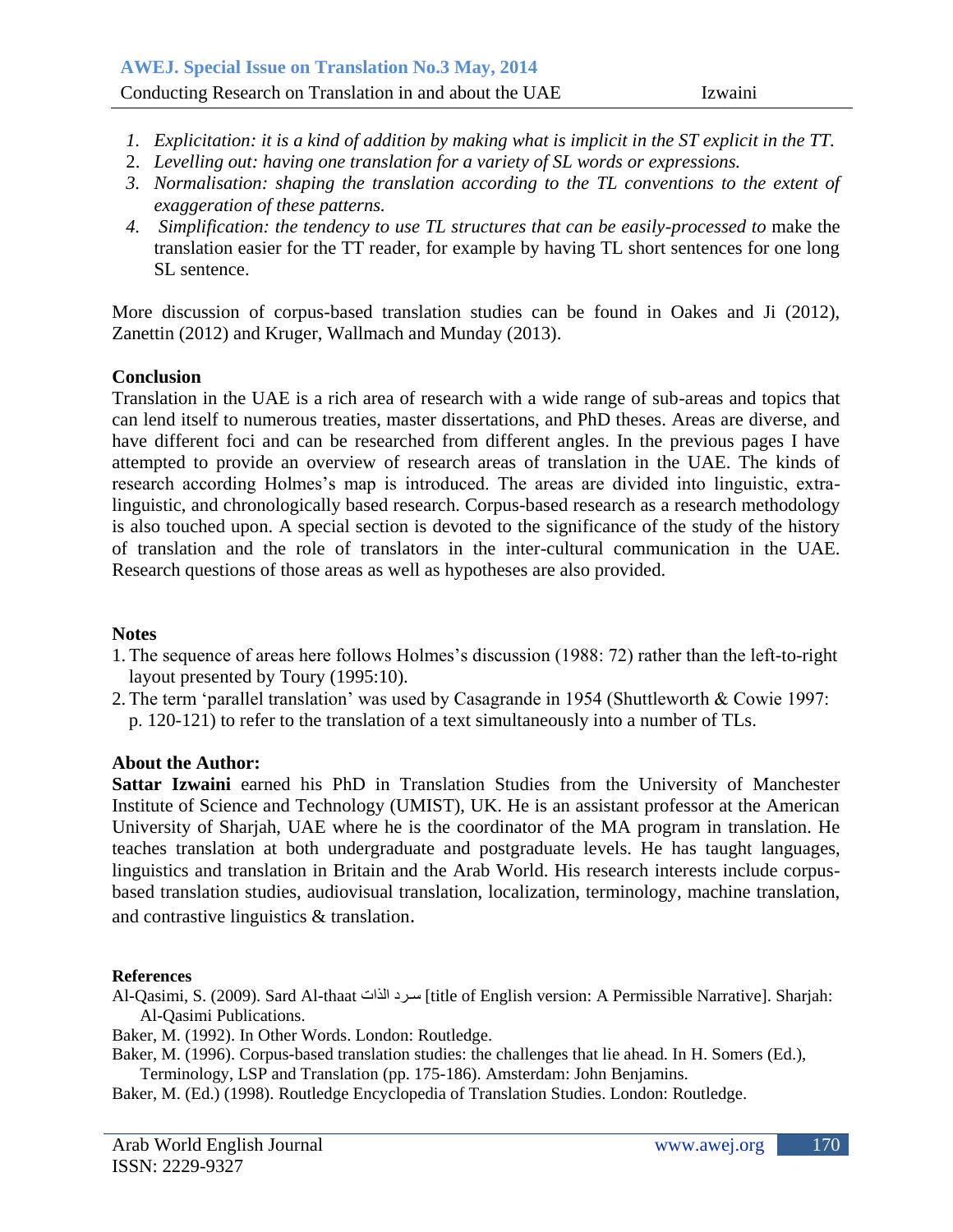- Baker, M. (1999). The role of corpora in investigating the linguistic behaviour of professional translators. International Journal of Corpus Linguistics. 4 (2), 281-298.
- International Journal of Corpus Emguistics.  $4 \times 7$ ,  $261-296$ .<br>Baker, M. & Saldanha, G. (Eds.) (2009). Routledge Encyclopedia of Translation Studies (2<sup>nd</sup> ed.). London: Routledge.
- Billiani, F. (2009). Censorship. In M. Baker & Saldanha, G. (Eds.), Encyclopedia of Translation Studies  $(2<sup>nd</sup>$  ed.) (pp. 28-31). London: Routledge.

BITRA (Bibliography of Interpreting and Translation) online database <https://aplicacionesua.cpd.ua.es/tra\_int/usu/buscar.asp?idioma=en>

Bogucki, L. (2013). Areas and Methods of Audiovisual Translation Research. Frankfurt: Peter Lang.

Casagrande, J. (1954). The ends of translation. International Journal of American Linguistics, 20 (4), 335- 340.

Delisle, J. & Woodsworth, J. (Eds.). (1995). Translators Through History. Amsterdam: John Benjamins.

- Gambier, Y. (2002). Les censures dans la traduction audiovisuelle. TTR: traduction, terminologie, redaction, 15 (2), 203-221.
- Gambier, Y. & Gottlieb H. (Eds.). (2001). (Multi) Media Translation: Concepts, Practices, and Research. Amsterdam: John Benjamins.
- Gambier, Y. & van Dorslaer L. (Eds.). (2010-2014). Handbook of Translation Studies. Amsterdam: John Benjamins.
- Hatim, B. (2001). Teaching and Researching Translation. Essex: Pearson.
- Holmes, J. (1988). Translated! Papers on Literary Translation and Translation Studies. Amsterdam: Rodopi.
- House, J. (1997). Translation Quality Assessment: A Model Revisited. Tübingen: Gunter Narr.

Izwaini, S. (2003). Building specialized corpora for translation studies. In S. Neumann & S. Hansen-Schirra (Eds.), Proceedings of the Workshop on Multilingual Corpora: Linguistic Requirements and Technical Perspectives, Corpus Linguistics 2003 (pp. 17-25). Lancaster: University of Lancaster.

- Izwaini, S. (2010). Translation and The Language of Information Technology. Saarbrücken: VDM Verlag.
- Izwaini, S. (2014). Amateur translation in Arabic-speaking cyberspace. Perspectives: Studies in Translatology, 22 (1), 96-112. doi: 10.1080/0907676X.2012.721378.
- Izwaini (forthcoming). Censorship and manipulation of subtitling in the Arab world.
- Katan, D. (2004). Translating Cultures: An Introduction for Translators, Interpreters and Mediators. Manchester: St. Jerome.
- Kazim, A. (2000). The United Arab Emirates, A.D. 600 to the Present: A Socio-Discursive Transformation in The Arabian Gulf. Dubai: Gulf Book Centre.

Kenny, D. (2001). Lexis and Creativity in Translation: A Corpus-based Study. Manchester: St. Jerome.

Kruger, A., Wallmach, K. & Munday, J. (Eds.) (2013). Corpus-based Translation Studies: Research and Applications. London: Bloomsbury Academic.

Kuhiwczak, P. & Littau, K. (Eds.). (2007). A Companion to Translation Studies. Clevedon: Multilingual Matters.

Laviosa-Braithwaite, S. (1998). Corpora in translation studies. In M. Baker (Ed.), Routledge Encyclopedia of Translation Studies (pp. 50-53). London: Routledge.

Laviosa, S. (2002). Corpus-based Translation Studies: Theory, Findings, Applications. Amsterdam: Rodopi.

Lefevere, A. (1992a). Translation, Rewriting and the Manipulation of Literary Fame. London: Routledge.

Lefevere, A. (1992b). Translation/History/Culture: A Sourcebook. London: Routledge.

Lefevere, A. (1996). Translation: who is doing what for/against whom and why?. In M. G. Rose (Ed.), Translation Horizons Beyond the Boundaries of Translation Spectrum (pp. 45–58). Binghamton: State University of New York at Binghamton.

Malmkjaer, K. (1998). Love thy neighbour: will parallel corpora endear linguists to translators? In S. Laviosa-Braithwaite (Ed.), The Corpus-Based Approach, special Issue of Meta, 43 (4), 534-541.